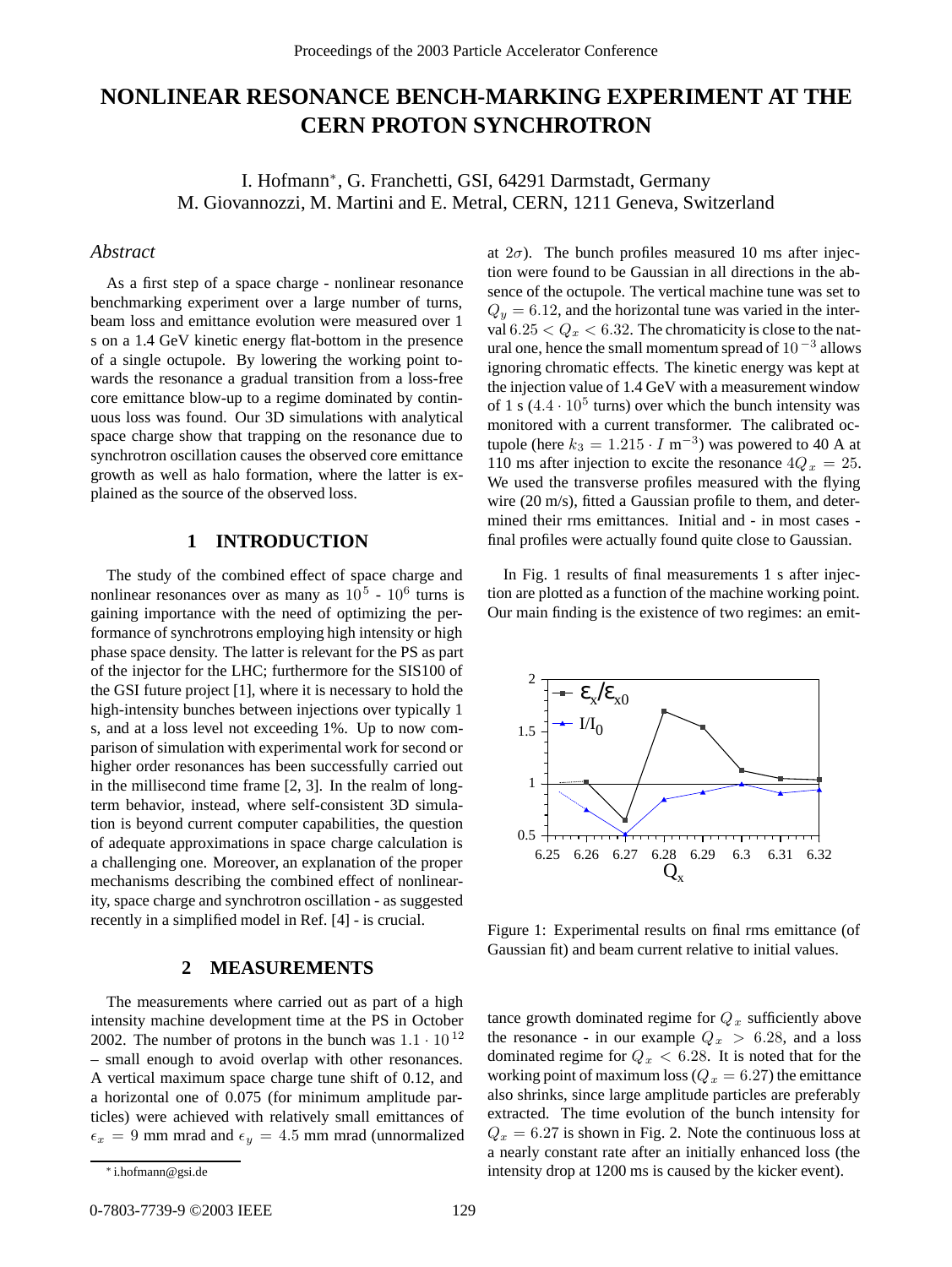

Figure 2: Measured bunch intensity as function of time at  $Q_x = 6.27$  with octupole powered at 280 ms (110 ms after injection at time 170 ms).

## **3 SIMULATION**

For an interpretation of these results we have carried out a series of simulation runs in 2D and 3D. We have replaced, for simplicity, the linear PS focusing lattice by constant focusing and ignored lattice nonlinearities besides the contribution from the well-defined octupole. We have also ignored the smaller vertical beam emittance of the experiment and assumed a circular cross section to match with the limitation in the analytical 3D space charge model, which is based on a rotational ellipsoid. The horizontal emittance has been chosen such as to reproduce accurately the maximum horizontal space charge tune shift extracted from the measurement, which we believe is the crucial issue since we are not dealing with a coupling resonance.

The loss observed in the experiment cannot be attributed to the shrinking of the dynamic aperture as a result of the octupole alone. To support this we have carried out a numerical study on the dynamic aperture by searching the maximum stable radius of test particles placed into 20 different directions in the upper half of the  $x - y$  plane. We have found that the nominal octupole (40 A) leads to a dynamic aperture (10<sup>5</sup> turns) of about  $5\sigma$  (with  $\sigma$  the horizontal rms beam size) near  $Q_x = 6.25$ , which may not be small enough to cause extraction of particles, and a more complete knowledge of machine nonlinearities may be required to explain the loss. Assuming 200 A octupole current we have calculated that the dynamic aperture shrinks to a radius of  $2.5\sigma$  near  $Q_x = 6.25$  for  $10^3$  turns, and about  $2.2\sigma$ for  $10<sup>5</sup>$  turns. Note that one expects a theoretical reduction proportional to the inverse square root of the octupole strength, which is roughly confirmed by our simulations.

We first attempt a comparison with the fully selfconsistent 2D particle-in-cell (PIC) version of the MI-CROMAP code [5] with  $10<sup>5</sup>$  simulation particles. We employ a Gaussian distribution function and a 64x64 grid filling a rectangular boundary of 70x70 mm size. We find no loss for 40 A: the rms emittance growth remains below 2%; for comparison, it is 15% - independent of octupole strenght - at  $Q_x = 6.25$  in the absence of space charge (the time it takes is about inversely proportional to the octupole strength). We explain this strikingly low saturation level as a consequence of the large space charge de-tuning relative to the natural de-tuning effect of the octupole. A more pronounced effect, with a loss regime and an emittance growth regime analogous to the experiment, is obtained assuming a 5 times stronger octupole. This is shown in Fig. 3 after 100 turns, where the effect is practically saturated. The sat-



Figure 3: Result of fully self-consistent 2D simulation with 5x stronger octupole (200 A) after 1000 turns. Shown are rms emittances and total intensity in units of initial values.

urated maximum emittance growth is now about 8%, which reflects the reduced space charge de-tuning relative to the octupole strength. The loss regime confirms the shrinking of the dynamic aperture for  $Q_x \rightarrow 6.25$ .

In order to explore the evolution over significantly longer times we replace the fully self-consistent space charge calculation by an analytical approximation. While such analytical space charge models ignore the dynamically changing space charge force, they have the advantage of being much faster and avoiding the inherent noise of PICsimulation. As a first example we extend the above 2D coasting beam study with the same transverse rms values, a Gaussian transverse distribution and an analytical space charge force consistent with the initial Gaussian distribution using a method generalized from Ref.[6]. The result after  $10<sup>3</sup>$  turns is found to deviate by not more than  $\pm 10$ % from the self-consistent simulation, with practically no change between  $10^3$  and  $10^5$  turns. This suggests that self-consistency might not be an important factor as long as emittance growth or loss are small enough.

For the 3D simulation we employ a density distribution of the kind  $(1-x^2/a^2)^3$  in all three directions. We can then perform an exact integration of Poisson's equation using a similar method as in 2D. Using 2000 test particles we generate a (initially) consistent distribution in 6D phase space with the same bunch length (200 ns at  $4\sigma$ ) and synchrotron period (645 turns) as in the experiment.

The dependence on the working point is shown in Fig. 4 to give a similar behavior as in the experiment for  $Q_x$ 6.28, but no loss for smaller tunes. For better comparison with the experiment we apply a Gaussian fit to the simulation data and determine the rms emittance from it, which puts the emphasis on the core emittance. Note that the relatively large emittance growth without accompanying loss